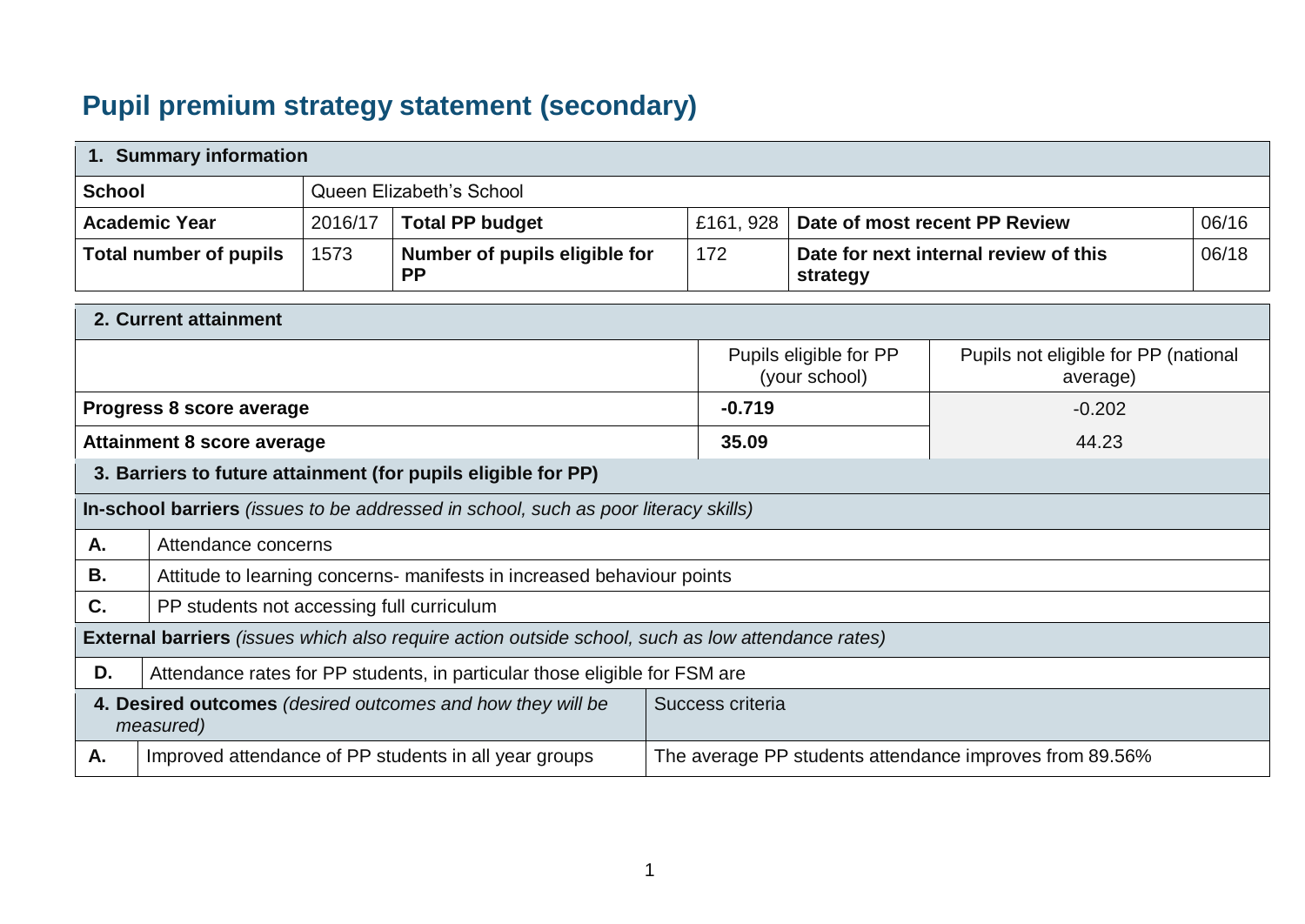| В. | Reduce the differences in pastoral data (Detentions/House<br>Points/Behaviour points/Isolation/Exclusion) between PP<br>and Non PP | PP students average behaviour points are significantly reduced and the<br>number of PP students excluded is reduced |
|----|------------------------------------------------------------------------------------------------------------------------------------|---------------------------------------------------------------------------------------------------------------------|
| C. | To improve attainment and progress of Year 11                                                                                      | The progress made by pupil premium students does not fall below the<br>floor standard                               |
| D. | To develop a curriculum model and pathway suitable for<br><b>Pupil Premium students</b>                                            | Reduce the curriculum next year for all students from 4 option subjects to                                          |
|    | Improved achievement in Maths and Science                                                                                          | PP students in Maths narrow the gap in their performance between them<br>and their non PP peers.                    |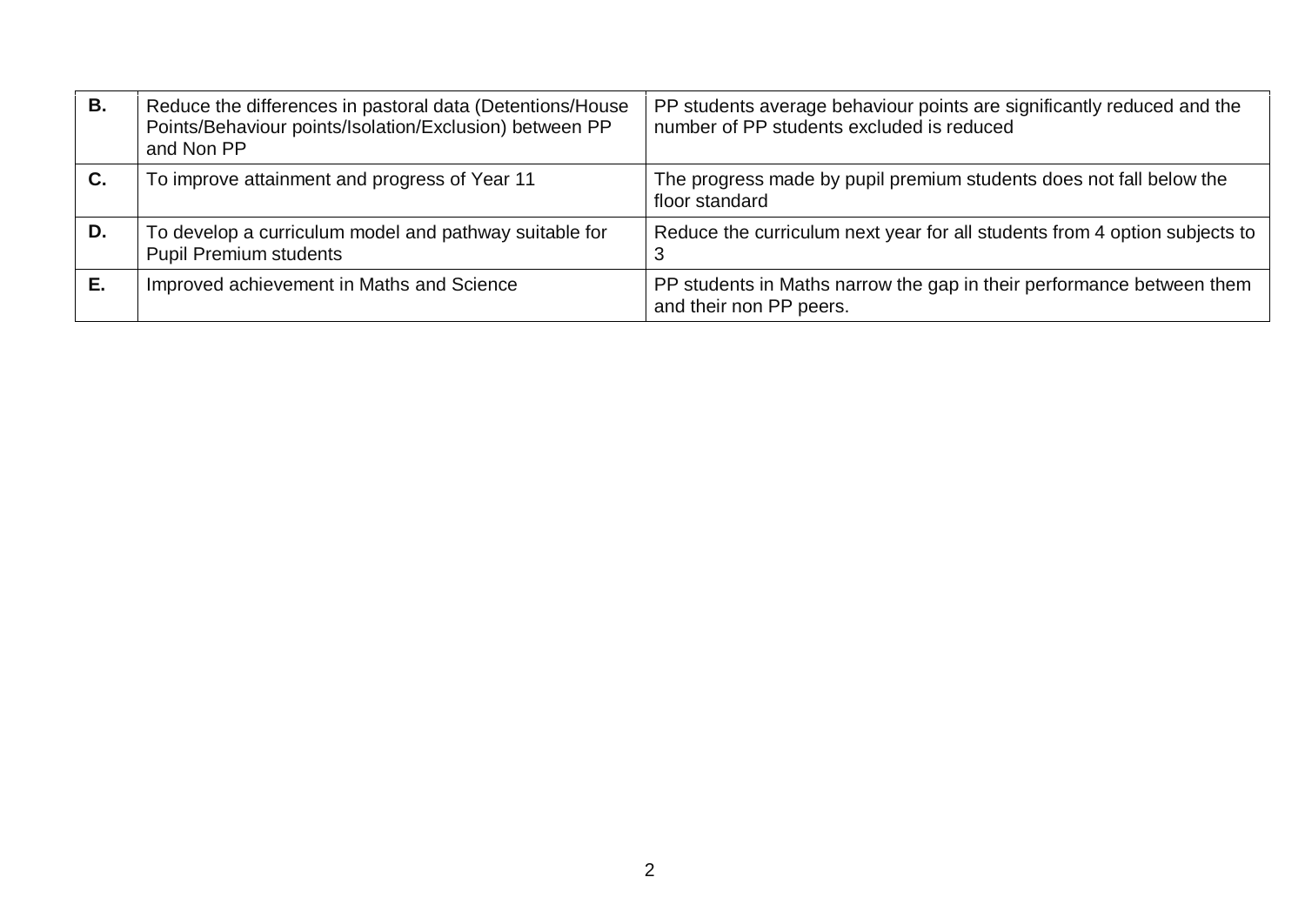| Academic year                                                     | 2017-18                                                                   |                                                                                                                                                                                                                       |                                                                                                                                   |                                |                                         |
|-------------------------------------------------------------------|---------------------------------------------------------------------------|-----------------------------------------------------------------------------------------------------------------------------------------------------------------------------------------------------------------------|-----------------------------------------------------------------------------------------------------------------------------------|--------------------------------|-----------------------------------------|
|                                                                   | targeted support and support whole school strategies.                     | The three headings below enable schools to demonstrate how they are using the Pupil Premium to improve classroom pedagogy, provide                                                                                    |                                                                                                                                   |                                |                                         |
| i. Quality of teaching for all                                    |                                                                           |                                                                                                                                                                                                                       |                                                                                                                                   |                                |                                         |
| <b>Desired outcome</b>                                            | Chosen action /<br>approach                                               | What is the evidence and<br>rationale for this choice?                                                                                                                                                                | How will you ensure it is<br>implemented well?                                                                                    | <b>Staff lead</b>              | When will you review<br>implementation? |
| Improved quality of<br>teaching and learning<br>across the school | Comprehensive<br>monitoring and<br>evaluation of teaching<br>and learning | Research shows that quality first teaching<br>has the greatest impact on the results of<br>all students.                                                                                                              | QE Classrooms implemented and<br>planned<br>Staff training on PiXL Thinking Hard<br>strategies<br>Learning walks<br>Work scrutiny | <b>SBD</b>                     | Summer 2018                             |
| Improved attainment<br>across the curriculum                      | PixL strategies. RSL<br>leaders and meetings.                             | Increased focus on the attainment of PP<br>students throughout the year via the RSL<br>meeting and identification of 20s plenty.                                                                                      | Records of RSL meetings<br>Raising Standards Learning<br>Conversations<br>20s plenty discussions in faculty<br>minutes            | RSLs/SBD                       | Summer 2018                             |
| Improved results for<br>students in Maths and<br>Science          | Faculty TAs in core<br>subjects. One in Maths<br>and one in Science       | Although we are aware from the EEF<br>Toolkit that the impact of TAs is low, we<br>are confident that if they are well trained<br>and have a good subject knowledge they<br>can work effectively with these students. | TA training half termly to improve<br>quality of the TA provision<br>TA observations                                              | SBD/AKA                        | Summer 2018                             |
|                                                                   |                                                                           |                                                                                                                                                                                                                       |                                                                                                                                   | Total budgeted cost   £101,500 |                                         |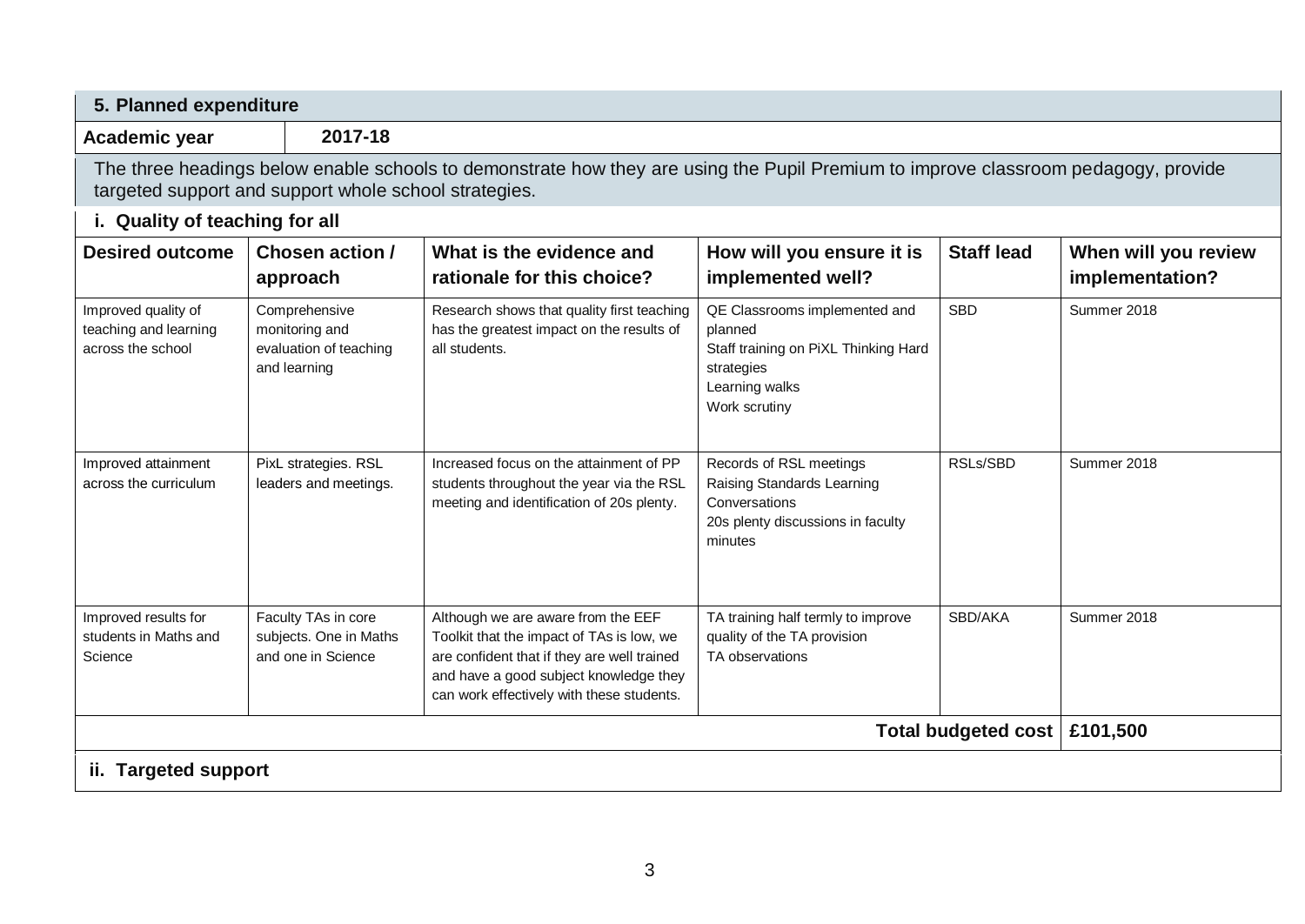| <b>Desired outcome</b>                                       | Chosen action /<br>approach                                                                                                                      | What is the evidence and<br>rationale for this choice?                                                                                                                                                                                                                               | How will you ensure it is<br>implemented well?                                                                                                                                                                                                                     | <b>Staff lead</b> | When will you review<br>implementation? |
|--------------------------------------------------------------|--------------------------------------------------------------------------------------------------------------------------------------------------|--------------------------------------------------------------------------------------------------------------------------------------------------------------------------------------------------------------------------------------------------------------------------------------|--------------------------------------------------------------------------------------------------------------------------------------------------------------------------------------------------------------------------------------------------------------------|-------------------|-----------------------------------------|
| Improved outcomes for<br>PP students in Maths<br>and Science | Targeted am.<br>Intervention. Students will<br>use Doddle, Maths<br>Watch, PiXL Maths App<br>to develop their<br>understanding in these<br>areas | Students have been selected based on<br>the data from their Year 10 Exam results.<br>Those that are making 2 LOP or less in<br>either Maths and or Science have been<br>selected to attend these sessions.<br>Rewards for attendance offered in the<br>form of vouchers              | Tracking of students' progress in<br>these subjects<br>Monitoring the attendance to these<br>sessions<br>Offering support for attendance at<br>these sessions<br>Monitoring improvement by the PPE<br>1 and PPE2 and progress check<br>data.<br>Final exam results | SBD/BAB           | Summer 2018                             |
| Improved 4+ Basics<br>figure in English and<br><b>Maths</b>  | Targeted small group<br>intervention in English<br>and Maths for those not<br>achieving a grade 4 in<br>English or in Maths                      | Students will be selected based on the<br>results in their PPE 1 exams. Specialist<br>intervention will take place during their 4<br>CORE PE lessons to improve their grade<br>in English or Maths.<br>A new group of students will be selected<br>after PPE2 for remaining 4 weeks. | Tracking of students' progress in<br>these subjects<br>Monitoring the attendance to these<br>sessions<br>Offering support for attendance at<br>these sessions<br>Monitoring improvement by the PPE<br>1 and PPE2 and progress check<br>data.<br>Final exam results | SBD/TMB/CEB       | Summer 2018                             |
| <b>Improved Science</b><br>results                           | Purchase Tassomai<br>programme for PP<br>students who wish to use                                                                                | PP students and parents offered the<br>option to sign up for Tassomai Learning<br>Programme for Science. Subscription will<br>be paid. Students in the am. Intervention<br>group can use this time to complete their<br>recommended 20 minutes per day.                              | Tracking of students' progress in<br>Science<br>Monitoring improvement by the PPE<br>1 and PPE2 and progress check<br>data.<br>Final exam results                                                                                                                  | SBD/SWG           | Summer 2018                             |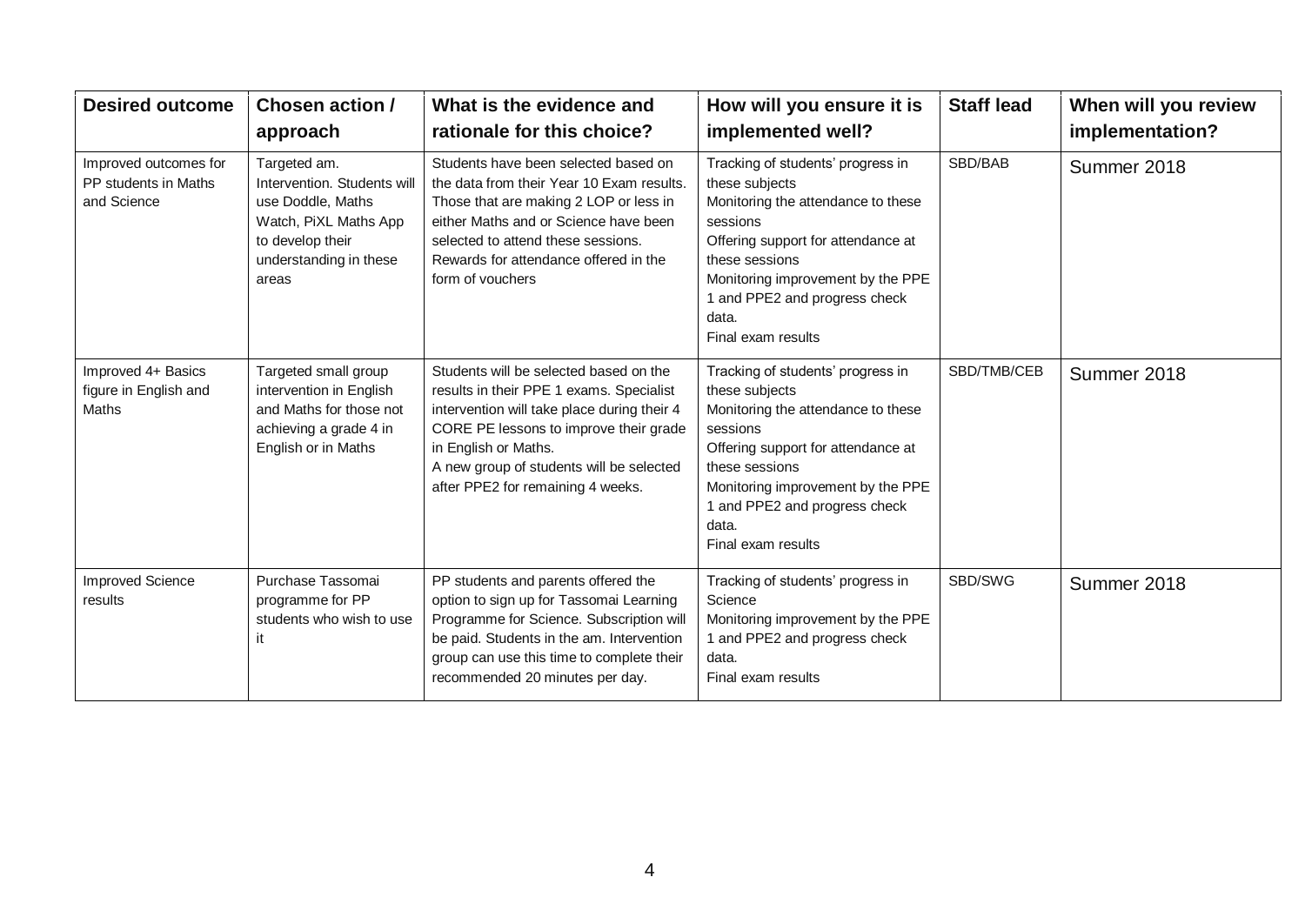| Higher profile of PP<br>students academically<br>and pastorally<br>To improve the mental<br>health, resilience and<br>wellbeing of PP students | Initiation of the HUB                                                                                   | Pastoral data indicates that these<br>students have a poor attitude to learning,<br>possibly due to gaps in their knowledge<br>which they are trying to hide and lack of<br>support from home.<br>A fortnightly meeting to take place                                                      |                                                                                                                                                  | SBD/AKA/MDW/<br>GNR/AKB | Summer 2018          |
|------------------------------------------------------------------------------------------------------------------------------------------------|---------------------------------------------------------------------------------------------------------|--------------------------------------------------------------------------------------------------------------------------------------------------------------------------------------------------------------------------------------------------------------------------------------------|--------------------------------------------------------------------------------------------------------------------------------------------------|-------------------------|----------------------|
| Improved results for CiC<br>English                                                                                                            | 1:1 Tuition in English.<br>Very good English tutor<br>found.                                            | 1:1 Tuition effective if students are keen<br>and the tutor is of good quality.                                                                                                                                                                                                            | Match the tutor and tutee carefully<br>Set up regular liaison between<br>subject teacher and tutor<br>Improvement measure via progress<br>checks | <b>SBD</b>              | Summer 2018          |
|                                                                                                                                                |                                                                                                         |                                                                                                                                                                                                                                                                                            |                                                                                                                                                  | Total budgeted cost     | £32, 300             |
| iii. Other approaches                                                                                                                          |                                                                                                         |                                                                                                                                                                                                                                                                                            |                                                                                                                                                  |                         |                      |
|                                                                                                                                                |                                                                                                         |                                                                                                                                                                                                                                                                                            |                                                                                                                                                  |                         |                      |
| <b>Desired outcome</b>                                                                                                                         | Chosen action /                                                                                         | What is the evidence and                                                                                                                                                                                                                                                                   | How will you ensure it is                                                                                                                        | <b>Staff lead</b>       | When will you review |
|                                                                                                                                                | approach                                                                                                | rationale for this choice?                                                                                                                                                                                                                                                                 | implemented well?                                                                                                                                |                         | implementation?      |
| Improve attendance for<br>PP students                                                                                                          | <b>HOH and Pastoral</b><br><b>Assistant and Deputy</b><br>Heads identified target on<br>their appraisal | We know that attendance is linked with<br>performance and progress at GCSE. PP<br>students have a lower attendance in<br>school than non-PP students. This widen<br>the gaps as they then miss lessons and<br>key information. If attendance improves<br>students will make more progress. | Pastoral data dashboard.<br>Line meeting minutes from HOH<br>meeting.<br>Mid-year review                                                         | MDW/AKB                 | Ongoing              |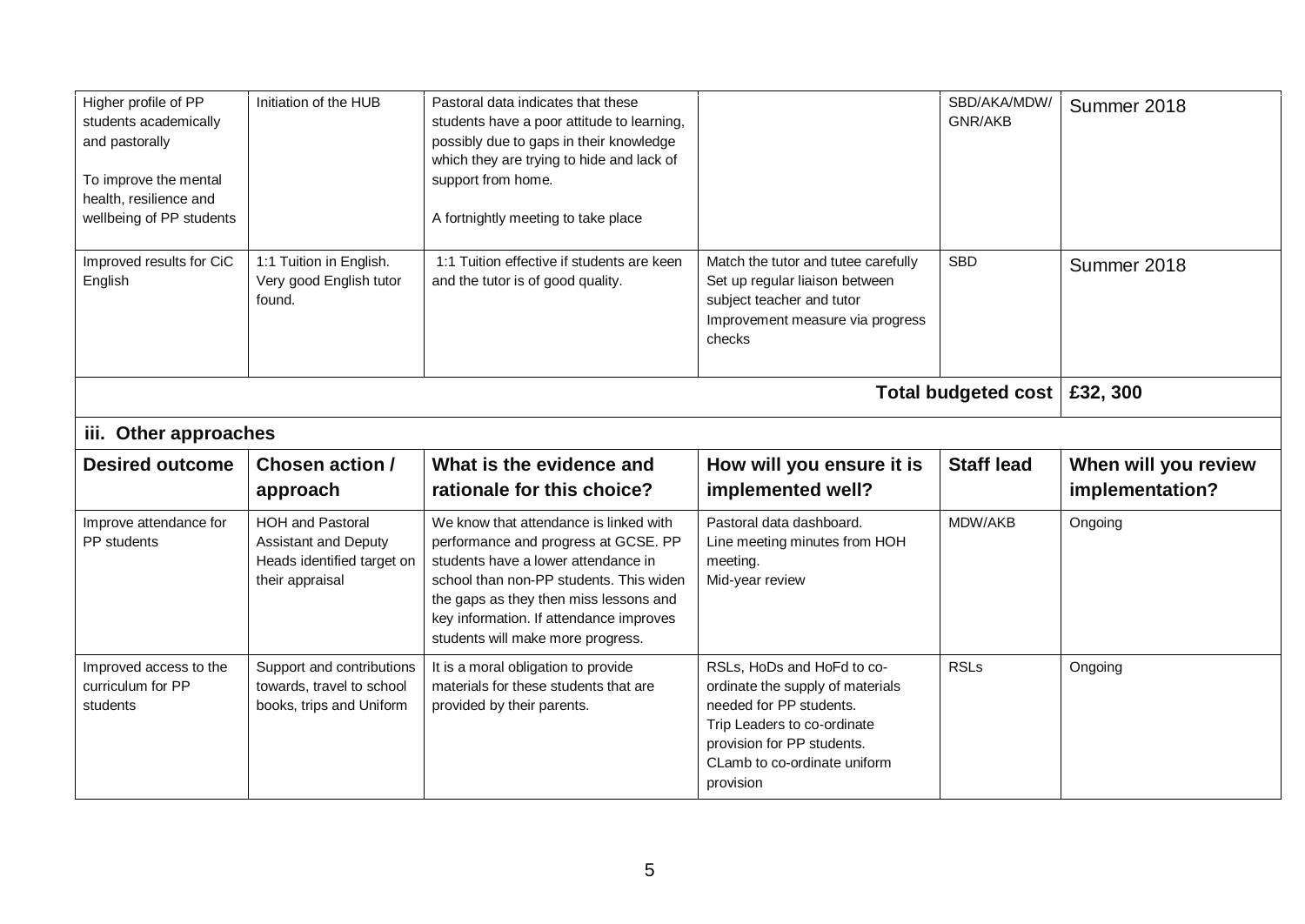|                                                                             |                                                    |                                                                                                                                                                                               | SPotter to record what has been<br>received                                                                                                                                                             |                               |             |
|-----------------------------------------------------------------------------|----------------------------------------------------|-----------------------------------------------------------------------------------------------------------------------------------------------------------------------------------------------|---------------------------------------------------------------------------------------------------------------------------------------------------------------------------------------------------------|-------------------------------|-------------|
| To improve the mental<br>health, resilience and<br>wellbeing of PP students | Contributions to a<br>Teenage Life Centre<br>(TLC) | Pastoral data indicates that these<br>students have a poor attitude to learning,<br>possibly due to gaps in their knowledge<br>which they ae trying to hide and lack of<br>support from home. | Monitoring of the students who have<br>taken part in the programme attitude<br>to learning via the half-termly<br>progress checks<br>Completion of a PASS assessment<br>before and after the programme. | <b>GNR</b>                    | Summer 2018 |
|                                                                             |                                                    |                                                                                                                                                                                               |                                                                                                                                                                                                         | Total budgeted cost   £35,170 |             |

| 6. Review of expenditure                     |                                               |                                                                                                                                                                |                                                                                                                                                                                                                                               |             |  |
|----------------------------------------------|-----------------------------------------------|----------------------------------------------------------------------------------------------------------------------------------------------------------------|-----------------------------------------------------------------------------------------------------------------------------------------------------------------------------------------------------------------------------------------------|-------------|--|
| <b>Previous Academic Year</b>                |                                               | 2016-2017                                                                                                                                                      |                                                                                                                                                                                                                                               |             |  |
| i. Quality of teaching for all               |                                               |                                                                                                                                                                |                                                                                                                                                                                                                                               |             |  |
| <b>Desired</b><br>outcome                    | Chosen action /<br>approach                   | <b>Estimated impact:</b> Did you meet the<br>success criteria? Include impact on pupils<br>not eligible for PP, if appropriate.                                | <b>Lessons learned</b><br>(and whether you will continue with this approach)                                                                                                                                                                  | <b>Cost</b> |  |
| Improved attainment<br>across the curriculum | PixL strategies. RSL<br>leaders and meetings. | High: RSL meetings have initiated the 20s plenty list of<br>varying groups of students for subjects to focus on. This<br>includes PP, More able, SEND and Boys | Membership of PiXL and adoption of PiXL strategies to continue<br>like DTT. Other PiXL strategies like Smith Proforma in Maths will<br>continue. The use of PiXL Mathjs App, English Lit App, History<br>and Geography App will be developed. | £10000      |  |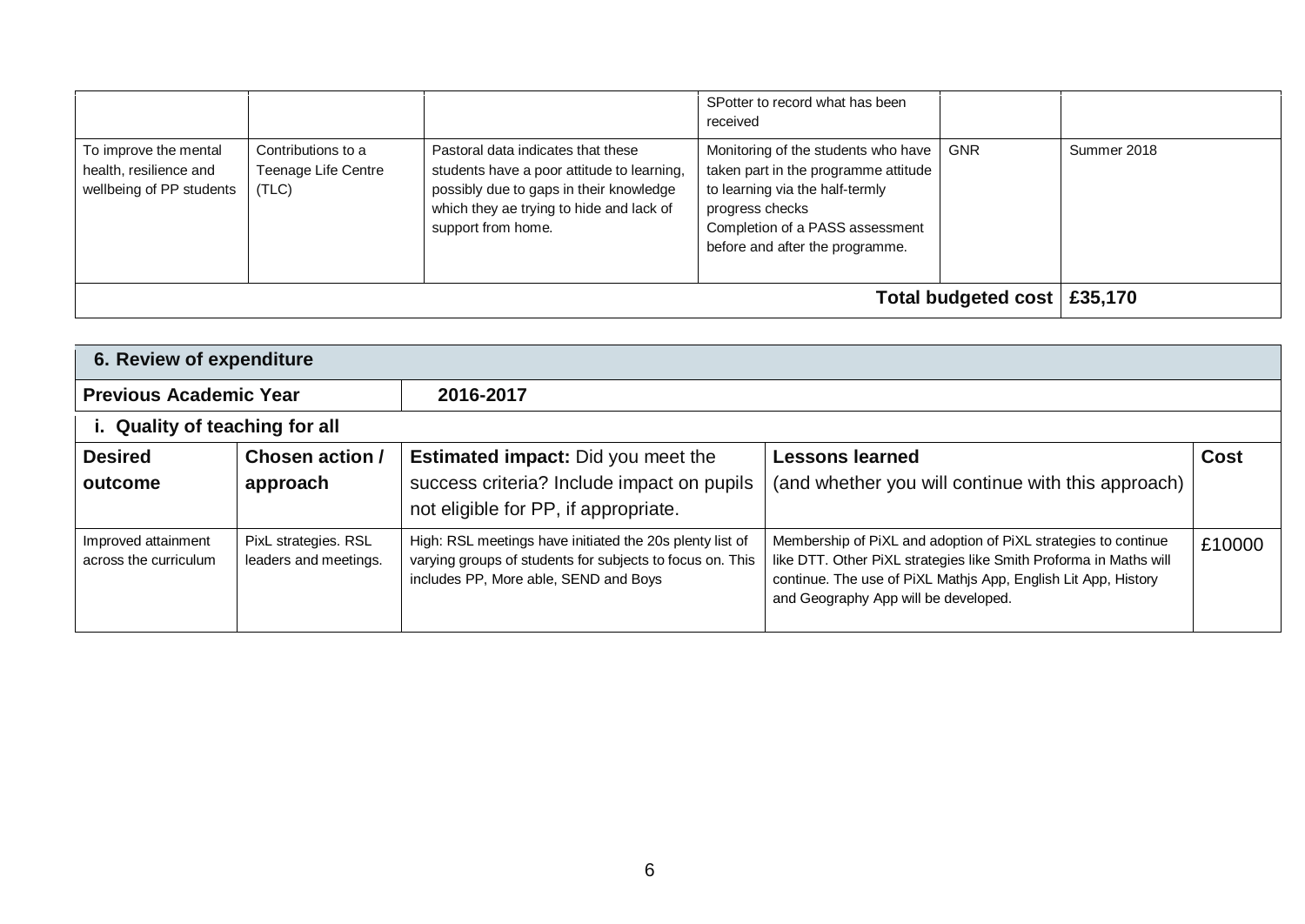| Improved results for<br>students in English,<br>Maths and Science                                                                | Faculty TAs in core<br>subjects: one in Maths,<br>one in Science                                                                                 | LOW: The impact of TA in Maths and Science has not<br>been significant or measurable due to the whole group<br>nature of the support offered.                                                                                                                                                                                       | HLTA to be established in Maths to work with smaller, selected<br>group of students for a 6 week intervention programme. Students<br>will be tested at start of the programme and again at the end to<br>measure progress.<br>TA deployed more effectively, ensuring that TAs are with students<br>in all of their CORE lessons to promote consistency and<br>teacher/TA effective communication. Closer monitoring via<br><b>SENDCO</b> | £54000      |
|----------------------------------------------------------------------------------------------------------------------------------|--------------------------------------------------------------------------------------------------------------------------------------------------|-------------------------------------------------------------------------------------------------------------------------------------------------------------------------------------------------------------------------------------------------------------------------------------------------------------------------------------|------------------------------------------------------------------------------------------------------------------------------------------------------------------------------------------------------------------------------------------------------------------------------------------------------------------------------------------------------------------------------------------------------------------------------------------|-------------|
| Improved outcomes for<br>all groups of students<br>and increase the<br>percentage of students<br>making 3LOP in Eng<br>and Maths | CPD on differentiation<br>and awareness of the<br>toolkit strategies that<br>support the PP support                                              | Mixed: Staff more familiar with specific differentiation<br>strategies. As well as PP support and how this can be<br>effective. PP SLE established to work and support other<br>schools and bring good practice back into school.                                                                                                   | A need for greater importance of monitoring differentiation through<br>learning walks was recognised. Monitoring of the quality of<br>students books needs to be established. CPD will continue with a<br>focus on the groups not making expected progress through<br>Raising Standards Learning Conversations.                                                                                                                          | £1500       |
| ii. Targeted support                                                                                                             |                                                                                                                                                  |                                                                                                                                                                                                                                                                                                                                     |                                                                                                                                                                                                                                                                                                                                                                                                                                          |             |
| <b>Desired</b><br>outcome                                                                                                        | <b>Chosen action /</b><br>approach                                                                                                               | <b>Estimated impact:</b> Did you meet the<br>success criteria? Include impact on pupils<br>not eligible for PP, if appropriate.                                                                                                                                                                                                     | <b>Lessons learned</b><br>(and whether you will continue with this approach)                                                                                                                                                                                                                                                                                                                                                             | <b>Cost</b> |
| Higher profile of PP<br>students academically<br>and pastorally                                                                  | SLT members<br>appointed to monitor<br>the progress of these<br>students                                                                         | High: PP students' progress, pastoral data and<br>attendance is monitored more closely and Ofsted<br>recognised the improvement in attendance monitoring<br>and increased attendance rates in the lower school.<br>Academic data is the focus of RSL meetings and PP<br>student feature in the 20s plenty for faculties to monitor. | The pastoral assistant Headteacher will now focus on the pastoral<br>data of all groups of students including PP. A pastoral data<br>dashboard will be produced and shared with HoH at regular<br>meetings. Attendance mentoring will still continue with AHOH.                                                                                                                                                                          | £24000      |
| Improved outcomes for<br>PP students in Maths<br>and Science                                                                     | Targeted am.<br>Intervention. Students<br>will use Doddle, Maths<br>Watch, PiXL Maths App<br>to develop their<br>understanding in these<br>areas | High: all students who attended the am. Intervention<br>made at least 1 grade improvement from their PPE<br>result.                                                                                                                                                                                                                 | We will continue with this intervention. However the aim will be to<br>start the intervention earlier (Nov) before PPE1 which will<br>hopefully make greater impact.                                                                                                                                                                                                                                                                     | £2500       |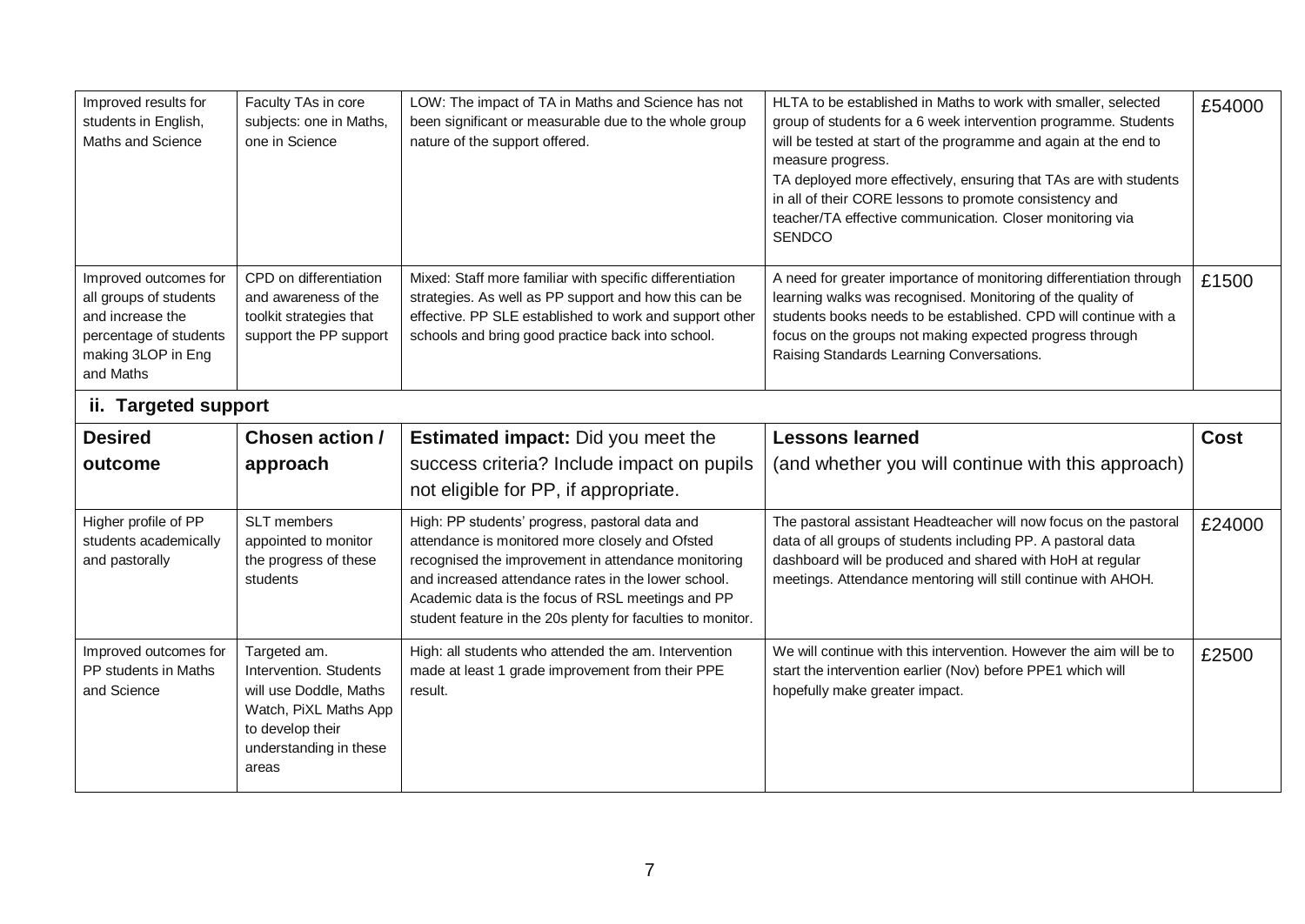| Improved results for<br>CiC in Core Subjects            | 1:1 Tuition in core                                                                                                                                                                 | Mixed: Year 10 student and Year 9 students engaging<br>in the tuition has been effective in providing them with<br>an improved confidence and attitude to learning in<br>Maths and English. The one year 11 CiC student did<br>not want to participate in tuition.                                                                                                                   | We will continue with this on a needs basis. Two year 11 CiC will<br>benefit from English Tuition (new tutor secured) One Year 10<br>student to continue with original tutor. | £4500       |
|---------------------------------------------------------|-------------------------------------------------------------------------------------------------------------------------------------------------------------------------------------|--------------------------------------------------------------------------------------------------------------------------------------------------------------------------------------------------------------------------------------------------------------------------------------------------------------------------------------------------------------------------------------|-------------------------------------------------------------------------------------------------------------------------------------------------------------------------------|-------------|
| iii. Other approaches                                   |                                                                                                                                                                                     |                                                                                                                                                                                                                                                                                                                                                                                      |                                                                                                                                                                               |             |
| <b>Desired</b><br>outcome                               | Chosen action /<br>approach                                                                                                                                                         | <b>Estimated impact:</b> Did you meet the<br>success criteria? Include impact on pupils<br>not eligible for PP, if appropriate.                                                                                                                                                                                                                                                      | <b>Lessons learned</b><br>(and whether you will continue with this approach)                                                                                                  | <b>Cost</b> |
| Improve attendance for<br>PP students                   | <b>HOH and Pastoral</b><br><b>Assistant and Deputy</b><br>Heads identified target<br>on their appraisal<br>Mentoring by AHOH<br>those with highlighted<br>as attendance<br>concerns | Mixed: The attendance gap still exists between PP and<br>non PP, but has reduced this academic year.<br>Attendance across the board has improved, but more<br>so for non PP than for PP.                                                                                                                                                                                             | There will be a continued focus on attendance next year and a<br>bespoke part of the SIP will be a plan to improve attendance for all<br>students.                            | £9500       |
| Improved access to the<br>curriculum for PP<br>students | Support and<br>contributions towards,<br>travel to school books.<br>trips and Uniform                                                                                               | High: PP students have started the school in the correct<br>uniform and therefore feel the same as their peers.<br>Students are provided with important equipment (pens,<br>calculator, revision guides) so they can then access the<br>exams.<br>Trip access have improve their cultural experiences, as<br>well as in some cases enhance their understanding of<br>the curriculum. | We will continue with this approach. However only curriculum trips<br>will be supported.                                                                                      | £10500      |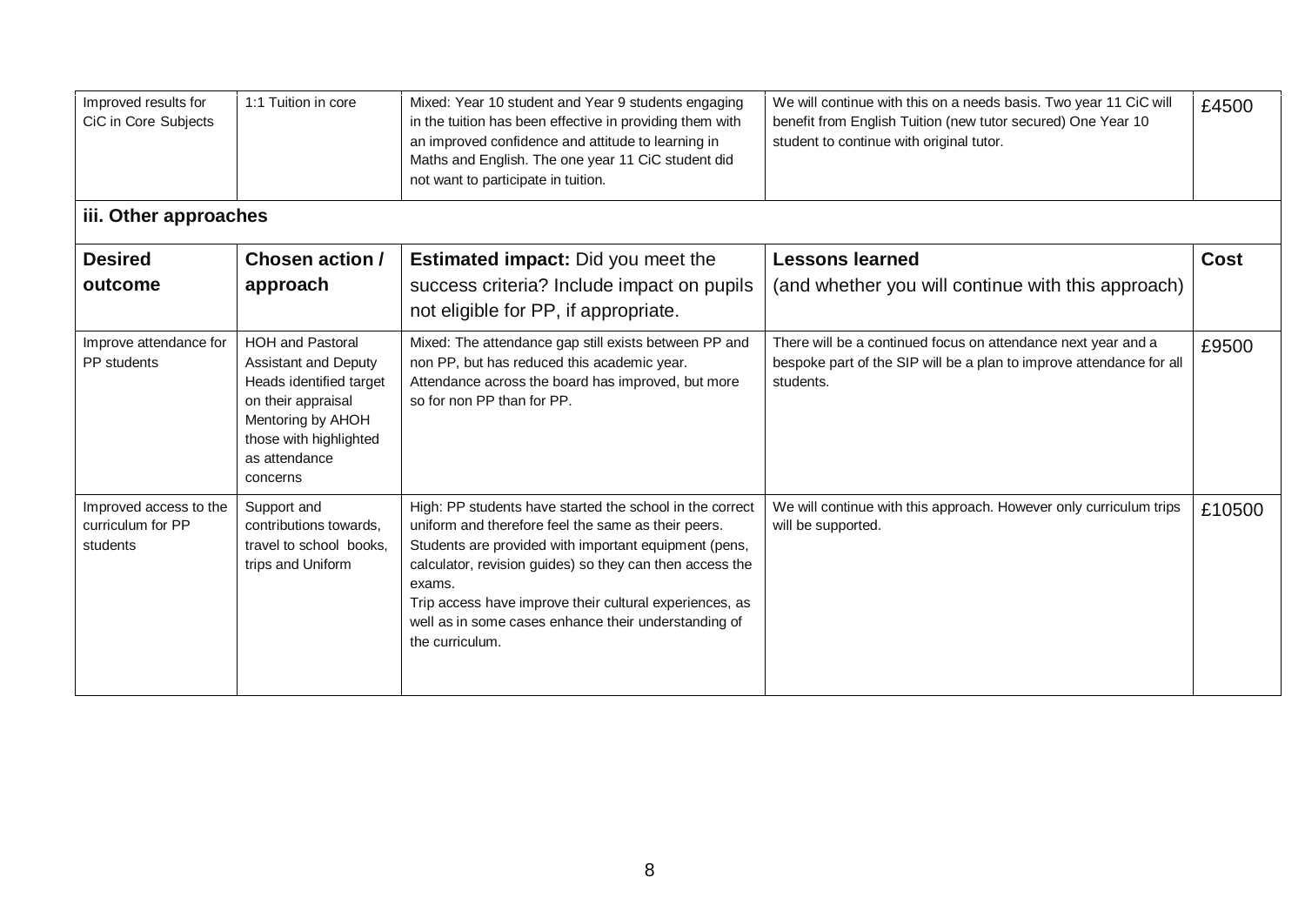| Increased staff<br>awareness of the<br>effective strategies to<br>enable PP students to<br>make progress. | Learning Forum<br>attending by staff to<br>improve practice and<br>share good practice<br>across the curriculum. | Mixed: Staff are certainly more aware of the strategies<br>that enable PP students to make the most progress.<br>The sheet produced by the Learning Forum has been<br>shared across all faculties. Evidence of these strategies<br>have been in seen in learning walks especially when<br>PP has been the focus of these Learning Walks. |                                                                                                                                                                                                             | £1100  |
|-----------------------------------------------------------------------------------------------------------|------------------------------------------------------------------------------------------------------------------|------------------------------------------------------------------------------------------------------------------------------------------------------------------------------------------------------------------------------------------------------------------------------------------------------------------------------------------|-------------------------------------------------------------------------------------------------------------------------------------------------------------------------------------------------------------|--------|
| To improve the mental<br>health, resilience and<br>wellbeing of PP<br>students                            | Contributions to a<br>Teenage Life Centre<br>(TLC)                                                               | Mixed: Some disadvantaged students need additional<br>support with their mental health and wellbeing. The TLC<br>offers great support for these students. The Resilience<br>training was less effective and difficult to measure<br>impact. Attendance from students was erratic and they<br>missed lessons to attend.                   | We will continue with this approach and support from Warren Bell.<br>The Resilience Training will not continue due to difficulty in<br>measuring the impact.                                                | £10500 |
| Improve attendance at<br>revision clubs.<br>additional support after<br>school, controlled<br>assessment  | Free use of the late bus<br>for PP students                                                                      | Low: PP students were not making effective use of the<br>late bus. Very few PP students used it. Also fewer<br>subjects having a controlled assessment requirement                                                                                                                                                                       | We will not continue with this provision. Revision<br>sessions/controlled assessment sessions to be offered at<br>lunchtime, by invite. Revision sessions to be programmed<br>throughout study stay period. | £1500  |